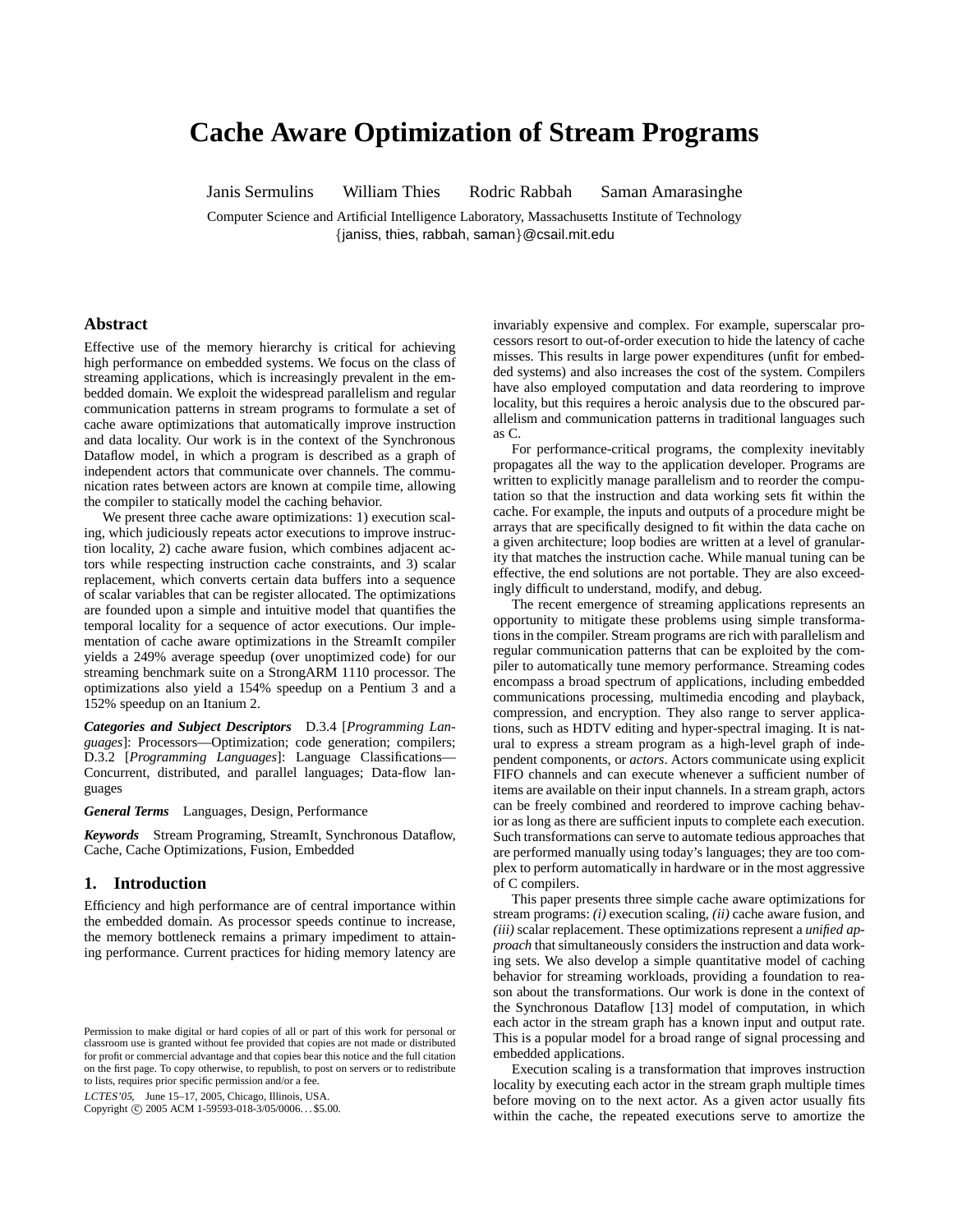cost of loading the actor from off-chip memory. However, as our cache model will show, actors should not be scaled excessively, as their outputs will eventually overflow the data cache. We present a simple and effective algorithm for calculating a scaling factor that respects both instruction and data constraints.

Prior to execution scaling, cache aware fusion combines adjacent actors into a single function. This allows the compiler to optimize across actor boundaries. Our algorithm is cache aware in that it never fuses a pair of actors that will result in an overflow of the instruction cache.

As actors are fused together, new buffer management strategies become possible. The most aggressive of these, termed scalar replacement, serves to replace an array with a series of local scalar variables. Unlike array references, scalar variables can be register allocated, leading to large performance gains. We also develop a new buffer management strategy (called "copy-shift") that extends scalar replacement to sliding-window computations, a domain where complex indexing expressions typically hinder compiler analysis.

Our cache aware optimizations are implemented as part of StreamIt, a language and compiler infrastructure for stream programming [21]. We evaluate the optimizations on three architectures. The StrongARM 1110 represents our primary target; it is an embedded processor without a secondary cache. Our other targets are the Pentium 3 (a superscalar) and the Itanium 2 (a VLIW processor). We find that execution scaling, cache aware fusion, and scalar replacement each offer significant performance gains, and the most consistent speedups result when all are applied together. Compared to unoptimized StreamIt code, our cache optimizations yield a 249% speedup on the StrongARM, a 154% speedup on the Pentium 3, and a 152% speedup on Itanium 2. These numbers represent averages over our streaming benchmark suite.

This paper is organized as follows. Section 2 gives background information on the StreamIt language. Section 3 lays the foundation for our approach by developing a quantitative model of caching behavior for any sequence of actor executions. Section 4 describes execution scaling and cache aware scheduling. Section 5 evaluates buffer management strategies, including scalar replacement. Section 6 contains our experimental evaluation of these techniques in the StreamIt compiler. Finally, Section 7 describes related work and Section 8 concludes the paper.

# **2. StreamIt**

StreamIt is an architecture independent language that is designed for stream programming. In StreamIt, programs are represented as graphs where nodes represent computation and edges represent FIFO-ordered communication of data over tapes.

*Hierarchical Streams* In StreamIt, the basic programmable unit (i.e., an actor) is a *filter*. Each filter contains a work function that executes atomically, popping (i.e., reading) a fixed number of items from the filter'sinput tape and pushing (i.e., writing) a fixed number of items to the filter's output tape. A filter may also peek at a given index on its input tape without consuming the item; this makes it simple to represent computation over a sliding window. The push, pop, and peek rates are declared as part of the work function, thereby enabling the compiler to construct a static schedule of filter executions. An example implementation of a Finite Impulse Response (FIR) filter appears in Figure 1.

The work function is invoked (fired) whenever there is sufficient data on the input tape. For the FIR example in Figure 1, the filter requires at least N elements before it can execute. The value of N is known at compile time when the filter is constructed. A filter is akin to a class in object oriented programming with the work function serving as the main method. The parameters to a filter

```
float->float filter FIR_Filter (int N, float[] weights) {
  work push 1 pop 1 peek N {
    float sum = 0;for (int i = 0; i < N; i++) {
      sum += \text{peek}(i) * \text{weights}[i];}
    pop();
    push(sum);}
}
```




**Figure 2.** Hierarchical streams in StreamIt.

| float -> float pipeline Main() {           | Source     |
|--------------------------------------------|------------|
| add Source(); // code for Source not shown |            |
| add $FIR()$ ;                              | <b>FIR</b> |
| add Output(); // code for Output not shown |            |
|                                            | Output     |
|                                            |            |

**Figure 3.** Example pipeline with FIR filter.

(e.g., N and weights) are equivalent to parameters passed to a class constructor.

In StreamIt, the application developer focuses on the hierarchical assembly of the stream graph and its communication topology, rather than on the explicit management of the data buffers between filters. StreamIt provides three hierarchical structures for composing filters into larger stream graphs (see Figure 2). The *pipeline* construct composes streams in sequence, with the output of one connected to the input of the next. An example of a pipeline appears in Figure 3.

The *splitjoin* construct distributes data to a set of parallel streams, which are then joined together in a roundrobin fashion. In a splitjoin, the *splitter* performs the data scattering, and the *joiner* performs the gathering. A splitter is a specialized filter with a single input and multiple output channels. On every execution step, it can distribute its output to any one of its children in either a *duplicate* or a *roundrobin* manner. For the former, incoming data are replicated to every sibling connected to the splitter. For the latter, data are scattered in a roundrobin manner, with each item sent to exactly one child stream, in order. The splitter type and the weights for distributing data to child streams are declared as part of the syntax (e.g., split duplicate or split roundrobin( $w_1, \ldots, w_n$ ). The splitter counterpart is the joiner. It is a specialized filter with multiple input channels but only one output channel. The joiner gathers data from its predecessors in a roundrobin manner (declared as part of the syntax) to produce a single output stream.

StreamIt also provides a *feedback loop* construct for introducing cycles in the graph.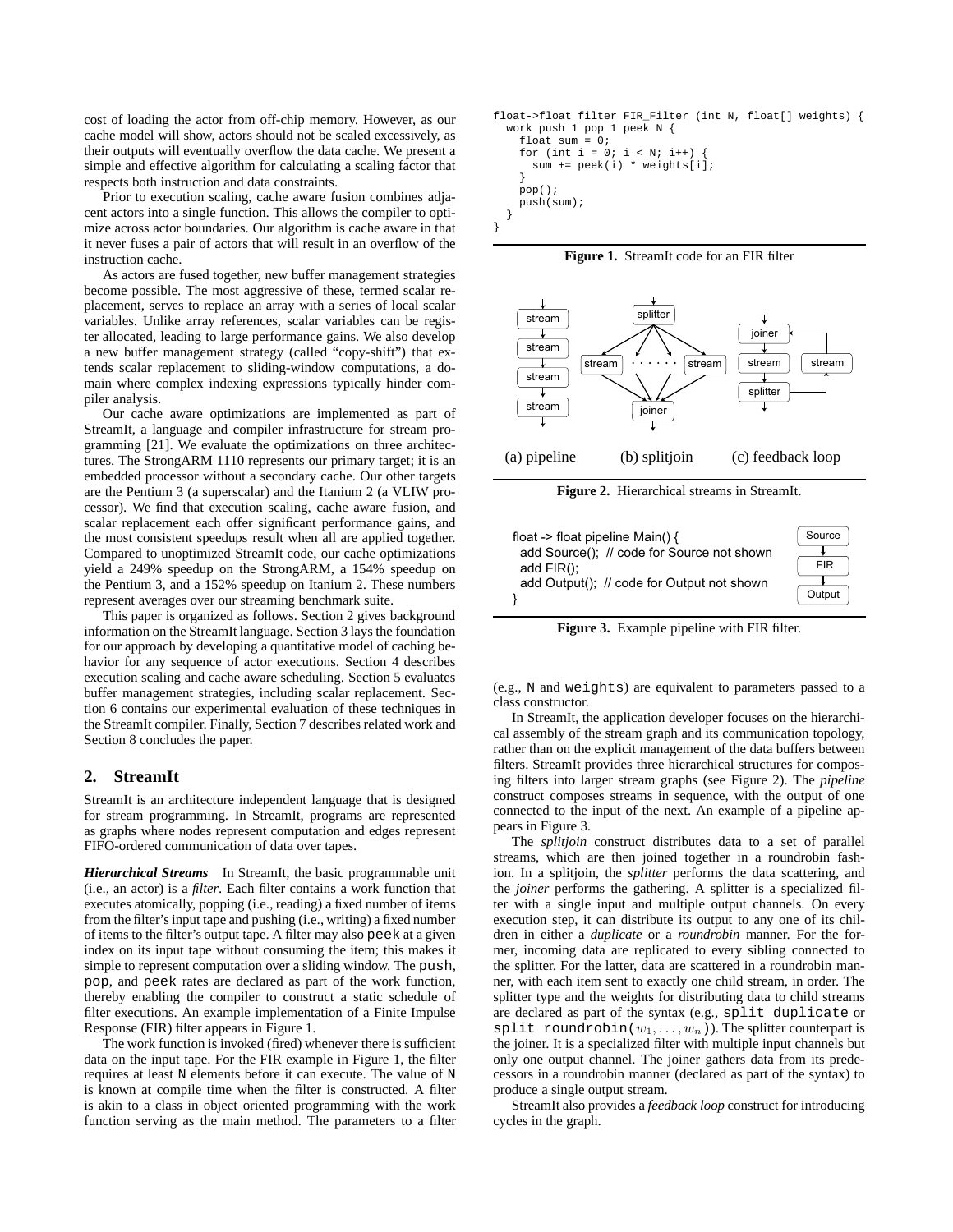

**Figure 4.** Example pipeline.

*Execution Model* As noted earlier, an actor (i.e., a filter, splitter, or joiner) executes whenever there are enough data items on its input tape. In StreamIt, actors have two epochs of execution: one for initialization, and one for the *steady state*. The initialization primes the input tapes to allow filters with peeking to execute the very first instance of their work functions. A steady state is an execution that does not change the buffering in the channels: the number of items on each channel after the execution is the same as it was before the execution. Every valid stream graph has a steady state [13], and within a steady state, there are often many possibilities for interleaving actor executions. An example of a steady state for the pipeline in Figure 4 requires filter A to fire 4 times, B 6 times, C 9 times, and D 3 times.

*Compilation Process* The StreamIt compiler derives the initialization and steady state schedules [10] and outputs a C program that includes the initialization and work functions, as well as a driver to execute each of the two schedules. Our compilation process allows the StreamIt compiler to focus on high level optimizations, and relies on existing compilers to perform machine-specific optimizations such as register allocation, instruction scheduling, and code generation—this two-step approach affords us a great deal of portability (e.g., code generated from the StreamIt compiler is compiled and run on three different machines as reported in Section 6).

## **3. Cache Model for Streaming**

From a caching point of view, it is intuitively clear that once a actor's instruction working set is fetched into the cache, we can maximize instruction locality by running the actor as many times as possible. This of course assumes that the total code size for all actors in the steady state exceeds the capacity of the instruction cache. For our benchmarks, the total code size for a steady state ranges from 2 Kb to over 135 Kb (and commonly exceeds 16 Kb). Thus, while individual actors may have a small instruction footprint, the total footprint of the actors in a steady state exceeds a typical instruction cache size. From these observations, it is evident that we must *scale* the execution of actors in the steady state in order to improve temporal locality. In other words, rather than running a actor  $n$  times per steady state, we scale it to run  $m \times n$  times. We term m the *scaling factor*.

The obvious question is: to what extent can we scale the execution of actors in the steady state? The answer is non-trivial because scaling, while beneficial to the instruction cache behavior, may overburden the data cache as the buffers between actors may grow to prohibitively large sizes that degrade the data cache behavior. Specifically, if a buffer overflows the cache, then producerconsumer locality is lost.

In this section we describe a simple and intuitive cache model to estimate the instruction and data cache miss rates for a steady state sequence of actor firings. The model serves as a foundation for reasoning about the cache aware optimizations introduced in this paper. We develop the model first for the instruction cache, and then generalize it to account for the data cache.

#### **3.1 Instruction Cache**

A steady state execution is a sequence of actor firings  $S =$  $(a_1, \ldots, a_n)$ , and a *program execution* corresponds to one or more repetitions of the steady state. We use the notation  $S[i]$  to refer to the actor  $a$  that is fired at logical time  $i$ , and  $|S|$  to denote the length of the sequence.

Our cache model is simple in that it considers each actor in the steady state sequence, and determines whether one or more misses are bound to occur. The miss determination is based on the *instruction reuse distance* (*IRD*), which is equal to the number of unique instructions that are referenced between two executions of the actor under consideration (as they appear in the schedule). The steady state is a compact representation of the whole program execution, and thus, we simply account for the misses within a steady state, and generalize the result to the whole program. Within a steady state, an actor is charged a miss penalty if and only if the number of referenced instructions since the last execution (of the same actor) is greater than the instruction cache capacity.

Formally, let *phase*(S, i) for  $1 \le i \le |S|$  represent a subsequence of  $k$  elements of  $S$ :

$$
phase(S, i) = (S[i], S[i + 1], \dots, S[i + k - 1])
$$

where  $k \in [1, |S|]$  is the smallest integer such that  $S[i + k] = S[i]$ . In other words, a phase is a subsequence of  $S$  that starts with the specified actor  $(S[i])$  and ends before the next occurrence of the same actor (i.e., there are no intervening occurrences of  $S[i]$  in the phase). Note that because the steady state execution is cyclic, the construction of the subsequence is allowed to wrap around the steady state<sup>1</sup>. For example, the steady state  $S_1 = (AABB)$  has  $phase(S_1, 1) = (A), phase(S_1, 2) = (ABB), phase(S_1, 3) = (B),$ and  $phase(S_1, 4) = (BAA)$ ,

Let  $I(a)$  denote the code size of the work function for actor a. Then the instruction reuse distance is

$$
IRD(S, i) = \sum_{a} I(a)
$$

where the sum is over all distinct actors a occurring in  $phase(S, i)$ . We can then determine if a specific actor will result in an instruction cache miss (on its next firing) by evaluating the following step function:

$$
IMISS(S, i) = \begin{cases} 0 & \text{if } IRD(S, i) \le C_I; \text{ hit: no cache refill,} \\ 1 & \text{otherwise; miss: (some) cache refill.} \end{cases}
$$
 (1)

In the equation,  $C_I$  represents the instruction cache size.

Using Equation 1, we can estimate the instruction miss rate (*IMR*) of a steady state as:

$$
IMR(S) = \frac{1}{|S|} \sum_{i=1}^{|S|} IMISS(S, i).
$$
 (2)

The cache model allows us to rank the quality of an execution ordering: schedules that boost temporal locality result in miss rates closer to zero, and schedules that do not exploit temporal locality result in miss rates closer to one.

For example, in the steady state  $S_1 = (AABB)$ , assume that the combined instruction working sets exceed the instruction cache, i.e.,  $I(A) + I(B) > C_I$ . Then, we expect to suffer a miss at the start of every steady state because the phase that precedes the execution of A (at  $S_1[1]$ ) is *phase*( $S_1$ , 2) with an instruction reuse distance greater than the cache size  $\left( IRD(S_1, 2) \right) > C_I$ . Similarly, there is a miss predicted for the first occurrence of actor B since  $phase(S_1, 4) = (BAA)$  and  $IRD(S_1, 4) > C_I$ . Thus,  $IMR(S_1) = 2/4$  whereas for the following variant  $S_2 = (ABAB)$ ,  $IMR(S_2) = 1$ . In the case of  $S_2$ , we know that since the combined instruction working sets of the actors exceed the cache size, when actor B is fired following A, it evicts part of actor A's instruction

<sup>&</sup>lt;sup>1</sup> In other words, the subsequence is formed from a new sequence  $S' = S|S$ where | represents concatenation.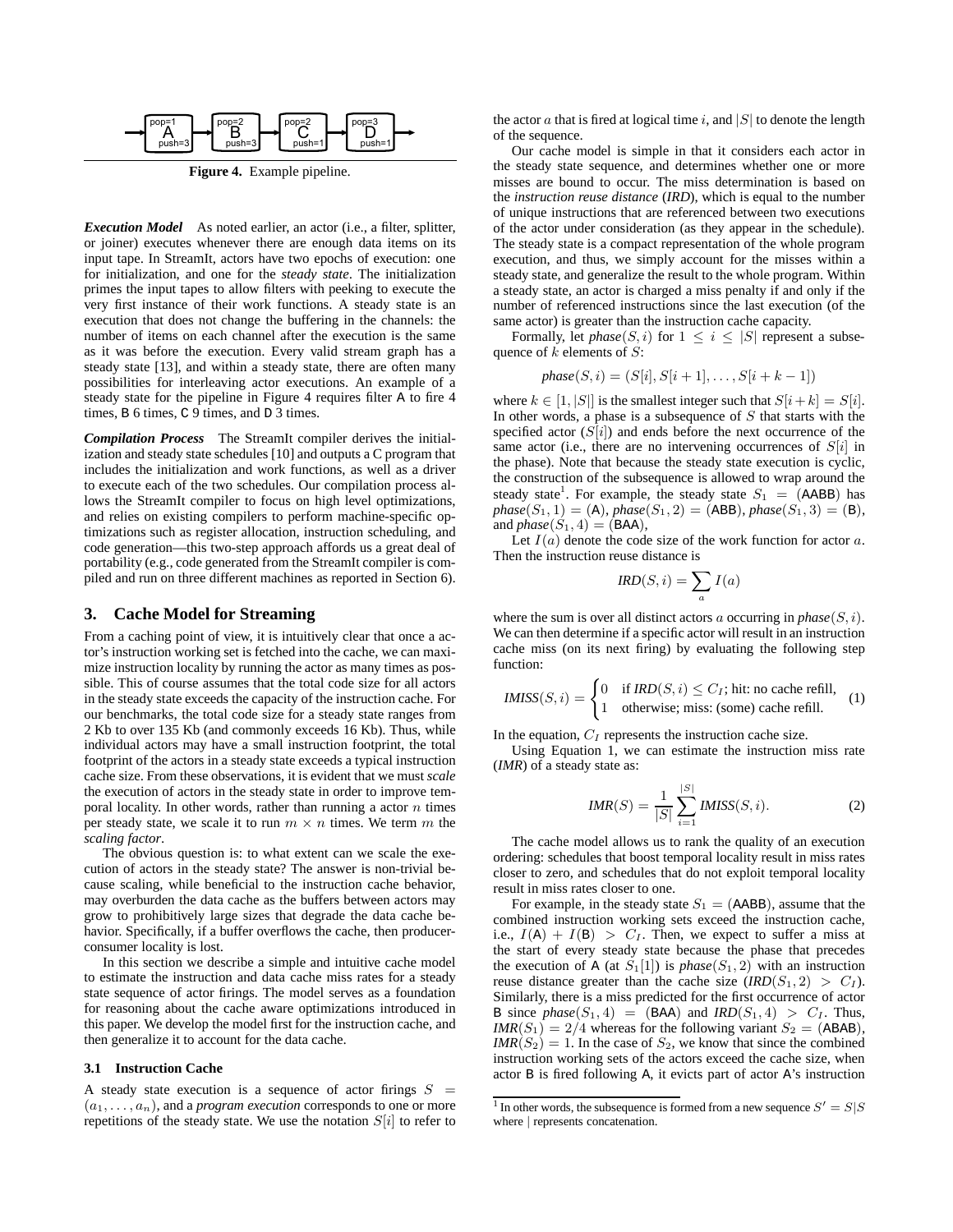working set. Hence when we transition back to fire actor A, we have to refetch certain instructions, but in the process, we replace parts of actor B's working set. In terms of our model,  $\text{IRD}(S_2, i) > C_I$ for every actor in the sequence, i.e.,  $1 \le i \le |S_2|$ .

Note that the amount of refill is proportional to the number of cache lines that are replaced when swapping actors, and as such, we may wish to adjust our cache miss step function (*IMISS*). One simple variation is to allow for some partial replacement without unduly penalizing the overall value of the metric. Namely, we can allow the constant  $C_I$  to be some fraction greater than the actual cache size. Alternatively, we can use a more complicated miss function with a more uniform probability distribution.

*Temporal Locality* In our model, the concept of improving temporal instruction locality translates to deriving a steady state where, in the best case, every actor has only one phase that is longer than unit-length. For example, a permutation of the actors in  $S_2$  (where all phases are of length two) that improves temporal locality will result in  $S_1$ , which we have shown has a relatively lower miss rate.

*Execution Scaling* Another approach to improving temporal locality is to scale the execution of the actors in the steady state. Scaling increases the number of consecutive firings of the same actor. In our model, a scaled steady state has a greater number of unitlength phases (i.e., a phase of length one and the shortest possible reuse distance).

We represent a scaled execution of the steady state as  $S<sup>m</sup>$  =  $(a_1^m, \ldots, a_n^m)$ : the steady state S is scaled by m, which translates to  $m - 1$  additional firings of every actor. For example, scaling  $S_1$  = (AABB) by a factor of two results in  $S_1^2$  = (AAAABBBB) and scaling  $S_2 = (ABAB)$  by the same amount results in  $S_2^2 =$ (AABBAABB);

From Equation 1, we observe that unit-length phases do not increase the instruction miss rate as long as the size of the actor's instruction working set is smaller than the cache size; we assume this is always the case. Therefore, scaling has the effect of preserving the pattern of miss occurrences while also lengthening the steady state. Mathematically, we can substitute into Equation 2:

$$
IMR(S^{m}) = \frac{1}{|S^{m}|} \sum_{i=1}^{|S^{m}|} IMSS(S^{m}, i)
$$
  
= 
$$
\frac{1}{m \times |S|} \sum_{i=1}^{|S^{m}|} IMSS(S^{m}, i)
$$
  
= 
$$
\frac{1}{m \times |S|} \sum_{i=1}^{|S|} IMSS(S, i).
$$
 (3)

The last step is possible because *IMISS* is zero for  $m - 1$  out of m executions of every scaled actor. The result is that the miss rate is inversely proportional to the scaling factor.

In Figure 5 we show a representative curve relating the scaling factor to overall performance. The data corresponds to a coarsegrained implementation of a Fast Fourier Transform (FFT) running on a Pentium 3 architecture. The x-axis represents the scaling factors (with increasing values from left to right). The y-axis represents the execution time and is an indirect indicator of the miss rate (the two measures are positively correlated). The execution time improves in accord with our model: the running time is shortened as the scaling factor grows larger. There is however an eventual degradation, and as the sequel will show, it is attributed to the data cache performance.

#### **3.2 Data Cache**

The results in Figure 5 show that scaling can reduce the running time of a program, but ultimately, it degrades performance. In this



**Figure 5.** Impact of execution scaling on performance.

section, we provide a basic analytical model that helps in reasoning about the relationship between scaling and the data cache miss rate.

We distinguish between two types of data working sets. The static data working set of an actor represents state, e.g., weights in the FIR example (Figure 1). The dynamic data working set is the data generated by the work function and pushed onto the output channel. Both of these working sets impact the data cache behavior of an actor.

Intuitively, the presence of state suggests that it is prudent to maximize that working set's temporal locality. In this case, scaling positively improves the data cache performance. To see that this is true, we can define a data miss rate (*DMR*) based on a derivation similar to that for the instruction miss rate, replacing  $C_I$  with  $C_D$ in Equation 1, and  $I(a)$  with  $State(a)$  when calculating the reuse distance. Here,  $C_D$  represents the data cache size, and  $State(a)$ represents the total size of the static data in the specified actor.

Execution scaling however also increases the I/O requirements of a scaled actor. Let *pop* and *push* denote the declared pop and push rates of an actor, respectively. The scaling of an actor by a factor m therefore increases the pop rate to  $m \times pop$  and the push rate to  $m \times push$ . Combined, we represent the dynamic data working set of an actor a as  $IO(a, m) = m \times (pop + push)$ . Therefore, we measure the data reuse distance (*DRD*) of an execution S with scaling factor  $m$  as follows:

$$
DRD(S^m, i) = \sum_{a} State(a) + IO(a, m)
$$

where the sum is over all distinct actors a occurring in  $phase(S^m, i)$ . While this simple measure double-counts data that are both produced and consumed within a phase, such duplication could be roughly accounted for by setting  $IO'(a, m) = IO(a, m)/2$ .

We can determine if a specific work function will result in a data cache miss (on its next firing) by evaluating the following step function:

$$
DMISS(Sm, i) = \begin{cases} 0 & \text{if } DRD(Sm, i) \le C_D; \text{ hit: no cache refill,} \\ 1 & \text{otherwise; miss: (some) cache refill.} \end{cases}
$$
(4)

Finally, to model the data miss rate (*DMR*):

$$
DMR(S^{m}) = \frac{1}{|S^{m}|} \sum_{i=1}^{|S^{m}|} DMISS(S^{m}, i).
$$
 (5)

It is evident from Equation 5 that scaling can lead to lower data miss rates, as the coefficient  $1/|S^m| = 1/(m \times |S|)$  is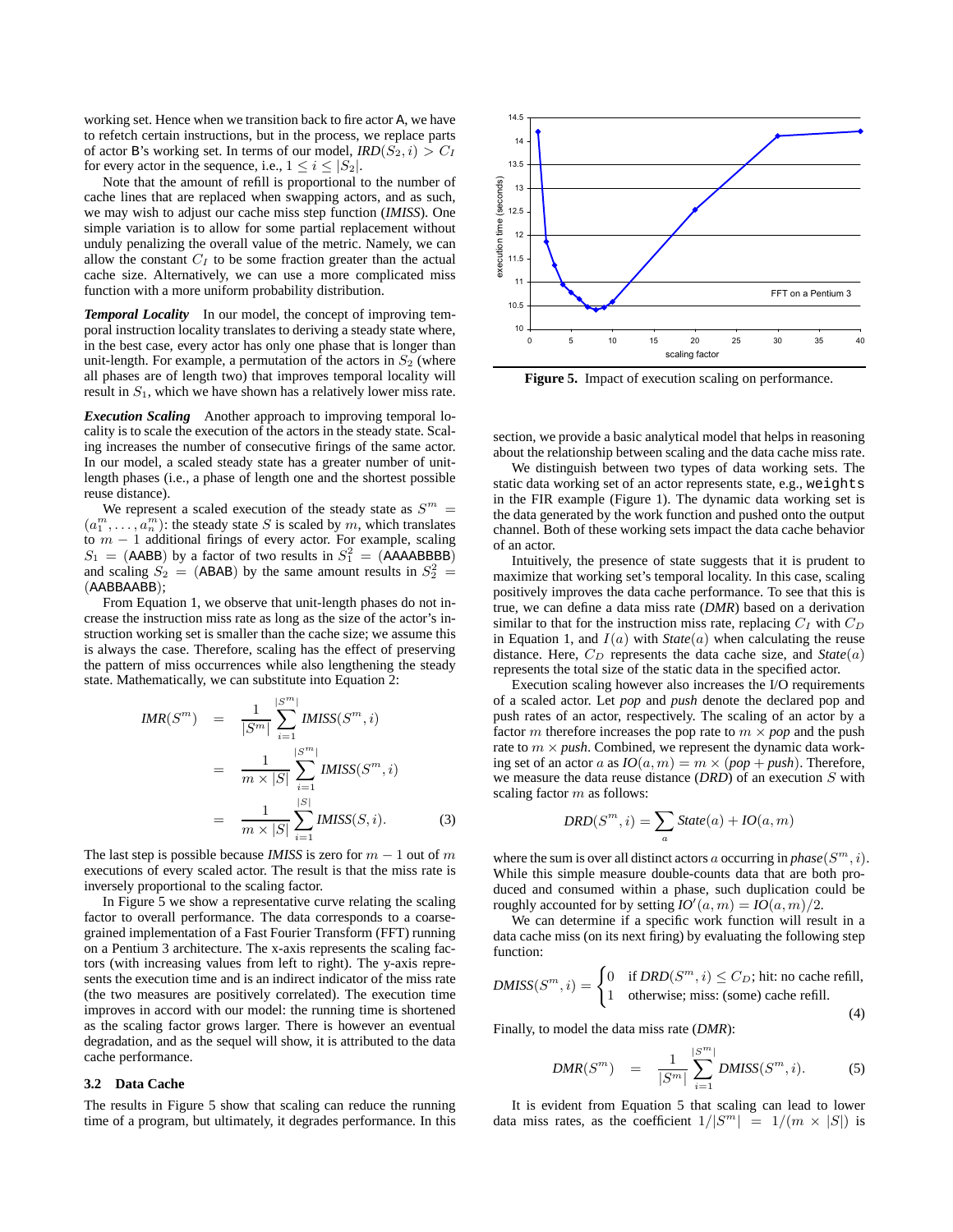inversely proportional to  $m$ . However, as the scaling factor  $m$ grows larger, more of the *DMISS* values transition from 0 to 1 (they increase monotonically with the I/O rate, which is proportional to m). For sufficiently large m,  $DMR(S^m) = 1$ . Thus, scaling must be performed in moderation to avoid negatively impacting the data locality.

Note that in order to generalize the data miss rate equation so that it properly accounts for the dynamic working set, we must consider the amount of data reuse within a phase. This is because any actor that fires within *phase(S,i)* might consume some or all of the data generated by  $S[i]$ . The current model is simplistic, and leads to exaggerated I/O requirements for a phase. We also do not model the effects of cache conflicts, and take an "atomic" view of cache misses (i.e., either the entire working set hits or misses).

## **4. Cache Optimizations**

In this section we describe two cache aware optimizations that are geared toward improving the cache behavior of streaming programs. First, we describe *execution scaling* which scales a steady state to improve instruction locality, subject to the data working set constraints of the actors in the stream graph. Second, we describe *cache aware fusion* which performs a series of granularity adjustments to the actors in the steady state. The fusion serves to  $(i)$  reduce the overhead of switching between actors,  $(ii)$  create coarser grained actors for execution scaling, and  $(iii)$  enable novel buffer management techniques between fused actors (see Section 5).

## **4.1 Execution Scaling**

We have already alluded to execution scaling in previous sections. As the instruction cache model shows, increasing the number of consecutive firings of the same actor leads to lower instruction cache miss rates. However, scaling increases the data buffers that are maintained between actors. Thus it is prudent that we account for the data working set requirements as we scale a steady state.

Our approach is to scale the entire steady state by a single scaling factor, with the constraint that only a small percentage of the actors overflow the data cache. Our two-staged algorithm is outlined in Figure 6.

First, the algorithm calculates the largest possible scaling factor for every actor that appears in the steady state. To do this, it calculates the amount of data produced by each actor firing and divides the available data cache size by this data production rate. In addition, the algorithm can toggle the effective cache size to account for various eviction policies.

Second, it chooses the largest factor that allows a fraction  $p$ of the steady state actors to be scaled safely (i.e., the cache is adequate for their I/O requirements). For example, the algorithm might calculate  $m_A = 10$ ,  $m_B = 20$ ,  $m_C = 30$ , and  $m_D = 40$ , for four actors in some steady state. That is, scaling actor A beyond 10 consecutive iterations will cause its dynamic I/O requirements to exceed the data cache. Therefore, the largest  $m$  that allows  $p = 90\%$  of the actors to be scaled without violating the cache constraints is 10. Similarly, to allow for the safe scaling of  $p = 75\%$ of the actors, the largest factor we can choose is 20.

In our implementation, we use a 90-10 heuristic. In other words, we set  $p = 90\%$ . We empirically determined this value via a series of experiments using our benchmark suite; see [18] for detailed results.

Note that our algorithm adjusts the effective cache size that is reserved for an actor's dynamic working set (i.e., data accessed via pop and push). This adjustment allows us to control the fraction of the cache that is used for reading and writing data—and affords some flexibility in targeting various cache organizations. For example, architectures with highly associative and multilevel caches may benefit from scaling up the effective cache size (i.e.,

```
// Returns a scaling factor for steady state S
\mathcal{U} - c is the data cache size
\pi - \alpha is the fraction of c dedicated for I/O
\frac{1}{2} - p is the desired percentile of all actors to be
// satisfied by the chosen scaling factor (0 < p \le 1)calculateScalingFactor(S, c, \alpha, p) {
  create array M of size |S|for i = 1 to |S| {
    a = S[i]// calculate effective cache size
     c' = \alpha \times (c - \text{State}(a))\frac{1}{2} calculate scaling factor for a such
     // that I/O requirements are close to c'M[i] = \text{round}(c'/IO(a, 1))}
  sort M into ascending numerical order
  i = \lfloor (1 - p) \times |S| \rfloorreturn M[i]
}
```
**Figure 6.** Our heuristic for calculating the scaling factor.

 $\alpha > 1$ , whereas a direct mapped cache that is more prone to conflicts may benefit from scaling down the cache (i.e.,  $\alpha$  < 1). In our implementation, we found  $\alpha = 2/3$  to work well. However, we note that the optimal choice for the effective cache size is a complex function of the underlying cache organization and possibly the application as well; this is an interesting issue that warrants further investigation.

#### **4.2 Cache Aware Fusion**

In StreamIt, the granularity of actors is determined by the application developer, according to the most natural representation of an algorithm. When compiling to a cache-based architecture, the presence of a large number of actors exacerbates the transition overhead between work functions. It is the role of the compiler to adjust the granularity of the stream graph to mitigate the execution overhead.

In this section we describe an actor coarsening technique we refer to as *cache aware fusion* (CAF). When two actors are fused, they form a new actor whose work function is equivalent to its constituents. For example, let an actor  $A$  fire  $n$  times, and an actor B fire 2n times per steady state:  $S^n = (A^n B^n B^n)$ . Fusing A and B results in an actor F that is equivalent to one firing of A and two firings of B; F fires *n* times per steady state  $(S^n = (\mathbf{F}^n))$ . In other terms, the work function for actor F inlines the work functions of A and B.

When two actors are fused, their executions are scaled such that the output rate of one actor matches the input rate of the next. In the example, A and B represent a producer-consumer pair of filters within a pipeline, with filter A pushing two items per firing, and B popping one item per firing. The fusion implicitly scales the execution of B so that it runs twice for every firing of A.

Fusion also reduces the overhead of switching between work functions. In our infrastructure, the steady state is a loop that invokes the work functions via method calls. Thus, every pair of fused actors eliminates a method call (per invocation of the actors). The impact on performance can be significant, but not only because method calls are removed: the fusion of two actors also enables the compiler to optimize across function boundaries. In particular, for actors that exchange only a few data items, the compiler can allocate the data streams to registers. The data channel between fused actors is subject to special buffer management techniques as described in the next section.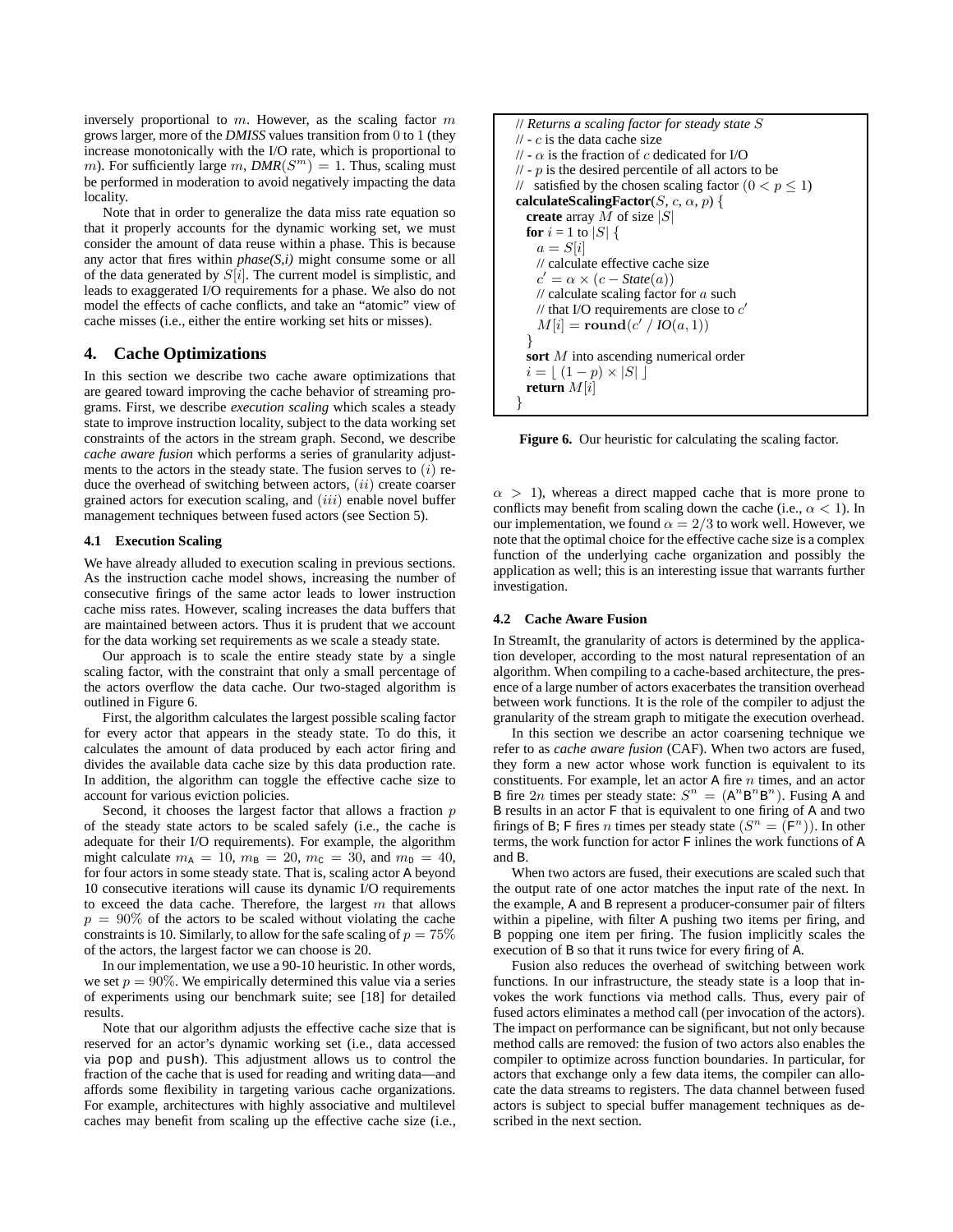```
void->void pipeline BufferTest {
  add Source();
  add FIR();
}
void->float filter Source {
  work push 1 {
   push( ... );
  }
}
float->void filter FIR {
  int PEEK = 4;work pop 1 peek PEEK {
    float result = 0;
    for (int i=1; i<PEEK; i++) {
      result += i * \text{peek}(i);}
    pop();
    print(result);
  }
}
```
**Figure 7.** Original StreamIt code for the buffer test.

There are, however, downsides to fusion. First, as more and more actors are fused, the instruction footprint can dramatically increase, possibly leading to poor use of the instruction cache. Second, fusion increases the data footprint when the fused actors maintain state (e.g., coefficient arrays and lookup tables). Our fusion algorithm is cache aware in that it is cognizant of the instruction and data sizes.

The CAF algorithm uses a greedy fusion heuristic to determine which filters should be fused. It continuously fuses actors until the addition of a new actor causes the fused actor to exceed *either* the instruction cache capacity, or a fraction of the data cache capacity. For the former, we estimate the instruction code size using a simple count of the number of operations in the intermediate representation of the work function. For the latter, we allow the state of the new fused actor to occupy up to 50% of the data cache capacity.

The algorithm leverages the hierarchical nature of the stream graph, starting at the leaf nodes and working upward. For pipeline streams, the algorithm identifies the connection in the pipeline with the highest steady-state I/O rate, i.e., the pair of filters that communicate the largest number of items per steady state. These two filters are fused, if doing so respects the instruction and data cache constraints. To prevent fragmentation of the pipeline, each fused filter is further fused with its upstream and downstream neighbors so long as the constraints are met. The algorithm then repeats this process with the next highest-bandwidth connection in the pipeline, continuing until no more filters can be fused. For splitjoin streams, the CAF algorithm fuses all parallel branches together if the combination satisfies the instruction and data constraints. Partial fusion of a splitjoin is not helpful, as the child streams do not communicate directly with each other; however, complete fusion can enable further fusion in parent pipelines.

## **5. Buffer Management**

A salient characteristic of stream programs is the use of FIFO channels to communicate between parallel components. Such channels make explicit the communication between actors, allowing execution to proceed in parallel or out-of-order so long as items are produced before they are consumed. FIFO channels also provide a natural abstraction for the programmer, as complex modules can be assembled from a set of small, reusable components. For these reasons, it is important to optimize the performance of communi-

```
void->void filter BufferTest {
  int PEEK = 4ifloat[4] BUFFER;
  int push_index = 0;
  int pop_index = 0;
  prework {
    for (int i=0; i<PEEK-1; i++) {
      BUFFER[push_index++] = ... ;
    }
  }
  work {
    // run Source
    BUFFER[push~index] = ...push_index = (push_index+1) & 3;
    // run FIR
    float result = 0;for (int i=1; i<PEEK; i++) {
      result += i*BUFFER[(pop_index+i) & 3];
    }
    pop_index = (pop_index+1) \& 3;print(result);
  }
}
```
**Figure 8.** Fused buffer test using modulation buffer management.

cation channels. An efficient implementation enables a high-level abstraction for composing actors without sacrificing performance.

Buffer management in StreamIt is more involved than some other stream languages, due to the peek operation. The peek operation allows an actor to access an item on its input channel without removing the item from the channel (removal is done via the pop operation). The peek functionality is very important for components such as FIR (Finite Impulse Response) actors that access data over a sliding window. Because a given data item is accessed by multiple iterations of the actor, there must be a persistent buffer that stores items across executions. In the context of a uniprocessor, efficient buffer management translates to efficient maintenance and addressing of this buffer in memory. On a parallel system, buffers can also be implemented using network links.

In this section, we explore two basic strategies for buffer management in stream programs. The first strategy, termed *modulation*, implements a traditional circular buffer that is indexed by wraparound head and tail pointers. The second strategy, termed *copy-shift*, avoids modulo operations by shifting the buffer contents after each execution. We demonstrate that, while a naive implementation of copy-shift can be  $2 \times$  to  $3 \times$  slower than modulation, optimizations that utilize execution scaling can boost the performance of copy-shift to be significantly faster than modulation (51% speedup on StrongARM, 48% speedup on Pentium 3, and 5% speedup on Itanium 2).

Our study is done in the context of a synthetic benchmark, shown in Figure 7. The benchmark is a pipeline consisting of a simple source and an FIR actor. On each iteration, the source pushes a single item. The FIR actor calculates a weighted sum over PEEK items of the input, then pops a single item from the channel. In our experiments, we vary the PEEK value from 1 to 128 items.

#### **5.1 Modulation**

Figure 8 illustrates a fused version of the benchmark using modulation for buffer management. For simplicity, we illustrate each buffer management strategy as a source-to-source transformation in StreamIt. Each fused actor contains a prework function in which the source actor executes several times to prime the communication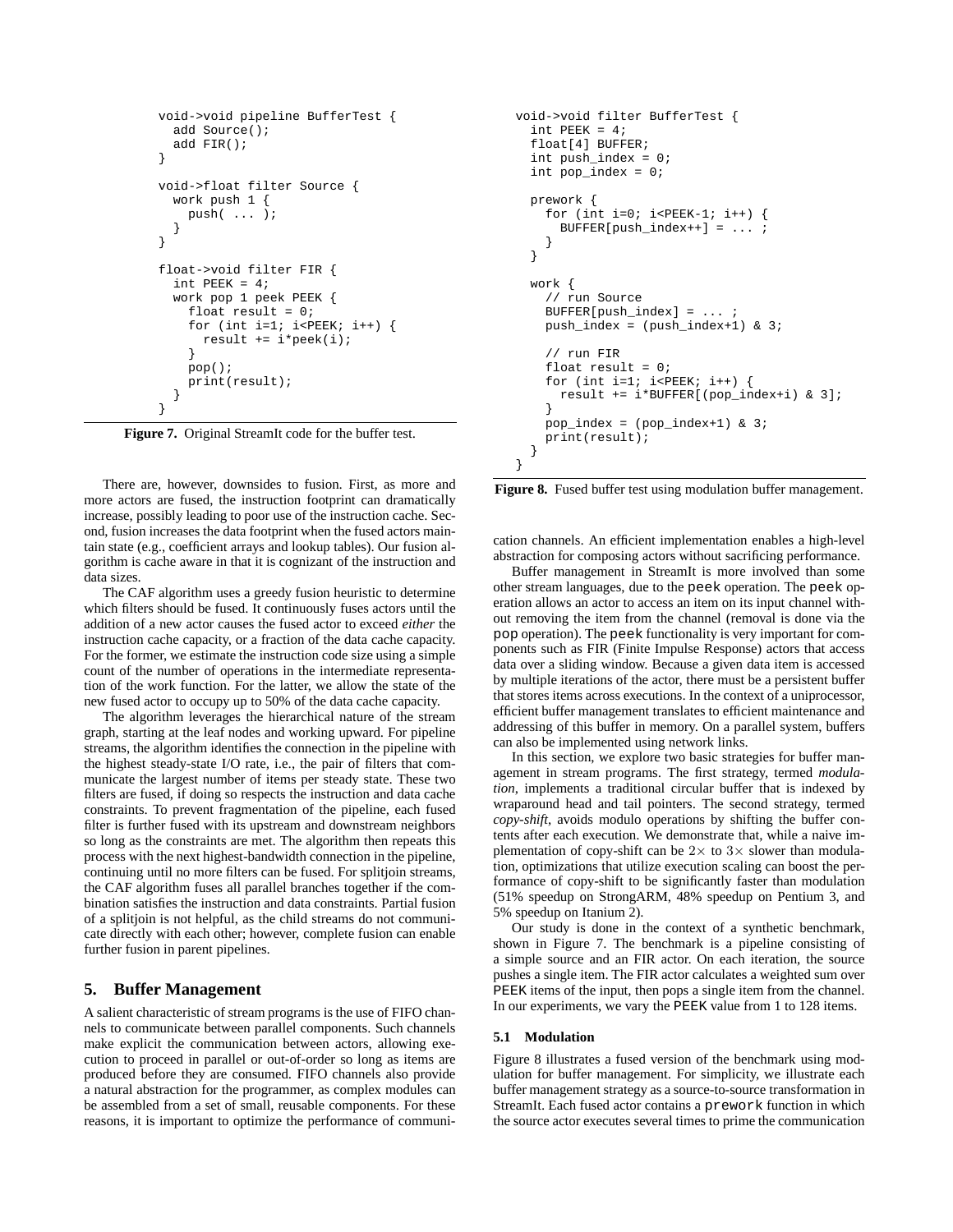

**Figure 9.** Performance of buffer management strategies on a StrongARM.

```
void->void filter BufferTest {
  int PERK = 4;
  float[3] BUFFER;
  prework {
    for (int i=0; i <PEEK-1; i++) {
      BUFFER[i] = \dots ;
    }
  }
  work {
    float[4] TEMP_BUFFER;
    int push_index = 3;
    int pop_index = 0;
    // copy from BUFFER to TEMP_BUFFER
    for (int i=0; i<3; i++) {
      TEMP_BUFFER[i] = BUFFER[i];
    }
    // run Source
    TEMP_BUFFER[push_index++] = ... ;
    // run FIR
    float result = 0;
    for (int i=1; i<PEEK; i++) {
      result += i*TEMP_BUFFER[pop_index+i];
    }
    pop_index++;
   print(result);
    // copy from TEMP_BUFFER to BUFFER
    for (int i=0; i<3; i++) {
      BUFFER[i] = TEMP_BUFFER[i+1];}
  }
}
                                                  }
```
**Figure 12.** Copy-shift strategy.



**Figure 10.** Performance of buffer management strategies on a Pentium 3.



**Figure 11.** Performance of buffer management strategies on an Itanium 2.

```
void->void filter BufferTest {
  int PEEK = 4;
  float[3] BUFFER;
  prework {
    for (int i=0; i <PEEK-1; i++) {
      \texttt{BUFFER[i]} = \ldots ;}
  }
  work {
    float TEMP_BUFFER_0;
    float TEMP_BUFFER_1;
    float TEMP_BUFFER_2;
    float TEMP BUFFER 3;
    // copy from BUFFER to TEMP_BUFFER
    TEMP_BUFFER_0 = BUFFER[0];
TEMP_BUFFER_1 = BUFFER[1];
    TEMP_BUFFER_2 = BUFFER[2];
     // run Source
    TEMP_BUFFER_3 = ... ;
    // run FIR
    float result = 0iresult += 1*TEMP_BUFFER_1;
    result += 2*TEMP-BUFFER-2;result += 3*TEMP_BUFFER_3;
    print(result);
    // copy from TEMP_BUFFER to BUFFER
    BUFFER[0] = TEMP_BUFFER_1;
BUFFER[1] = TEMP_BUFFER_2;
    BUFFER[2] = TEMP_BUFFER-3;}
Figure 13. Copy-shift with scalar-
replacement.
                                                void->void filter BufferTest {
                                                }
```

```
int PERK = 4;
  float[3] BUFFER;
  prework {
    for (int i=0; i<PEEK-1; i++) {
      \texttt{BUFFER[i]} = \ldots \text{ ; }}
  }
  work {
    float[32] TEMP_BUFFER;
    int push_index = 3;
    int pop_index = 0;
    // copy from BUFFER to TEMP_BUFFER
    for (int i=0; i<3; i++) {
      TEMP_BUFFER[i] = BUFFER[i];
    }
    // run Source 16 times
    for (int k=0; k<16; k++) {
      TEMP_BUFFER[push_index++] = ... ;
    }
    // run FIR 16 times
    for (int k=0; k<16; k++) {
      float result = 0ifor (int i=1; i<PEEK; i++) {
        result += i*TEMP_BUFFER[pop_index+i];
       }
pop_index++;
      print(result);
    }
    // copy from TEMP_BUFFER to BUFFER
    for (int i=0; i<3; i++) {
      BUFFER[i] = TEMP_BUFFER[i+16];}
  }
Figure 14. Copy-shift with execution scal-
ing.
```
channel with initial items, as well as a work function that represents the steady-state execution.

The modulation scheme uses a traditional circular-buffer approach. Three variables are introduced: a BUFFER to hold all items transfered between the actors, a push index to indicate the buffer location that will be written next, and a pop index to indicate the buffer location that will be read next (i.e., the location corresponding to  $peek(0)$ ). The communication primitives are translated as follows:

|                  | $push(va1); ==&$ BUFFER[push index] = val;<br>push index = $(push \ index + 1)$ % BUF SIZE; |
|------------------|---------------------------------------------------------------------------------------------|
| pop()            | $\Rightarrow$ pop_index = (pop_index + 1) % BUF_SIZE;                                       |
| $\text{peak}(i)$ | $\Rightarrow$ BUFFER[(pop index + i) % BUF SIZE]                                            |

The StreamIt compiler converts the modulo operations to bitwiseand operations by scaling the buffer to a power of two. Note that if there are no peek operations, then the buffer will be empty following each execution of the downstream actor. In this case, the indices can be reset to zero at the start of each execution and the modulo operations can be eliminated. However, in our example the FIR actor performs peeking, so the modulo operations are needed.

**Experimental setup.** Figures 9, 10 and 11 illustrate the performance of various buffer management strategies on a 137 Mhz StrongARM 1110, a 600 Mhz Pentium 3 and a 1.3 Ghz Itanium 2, respectively. The figures illustrate the execution time per  $10^7$  outputs for the synthetic benchmark (Figure 7) across a range of PEEK values. To ensure a fair comparison with the scalar replacement optimization (Section 5.3), all loops in the original actor are fully unrolled.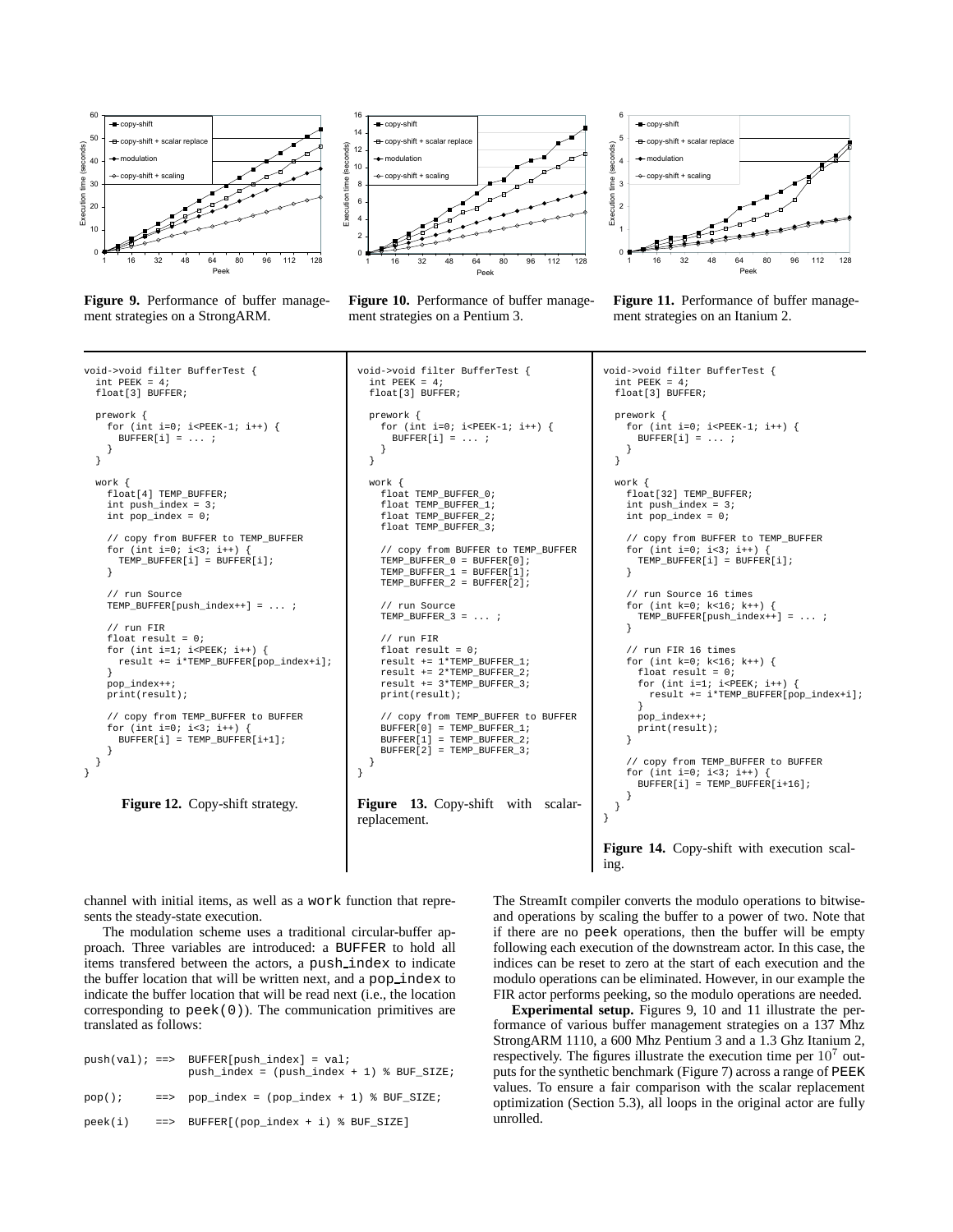**Evaluation.** The time required for the modulation strategy increases linearly with the peek rate. This is expected, as there is a constant overhead per peek operation. Relative to the other strategies, modulation performs noticeably better on the Itanium 2. We attribute this to the six integer units on the Itanium 2; since there is not much additional work in this benchmark, it can likely process the modulo operations in parallel with other operations using software pipelining.

## **5.2 Copy-Shift**

The copy-shift strategy, illustrated in Figure 12, shifts the live items to the front of the buffer at the beginning of each execution. Because each execution starts writing to and reading from the buffer at the same location, there is no need for the indices to wraparound and the modulo operations can be eliminated. This benefit is compounded by additional optimizations enabled by the copy-shift approach, as described in the subsequent sections.

However, the cost of this strategy comes in the copying operations: at the start of each execution, (*peek* − *pop*) items are copied from the persistent BUFFER to the beginning of a local TEMP BUFFER. Subsequent operations reference TEMP BUFFER, and the live items are copied back to the BUFFER upon completion. While these two variables could also be combined into a single buffer, keeping them separate results in a smaller live data set when the actor is not executing.

The communication primitives are translated as follows:

|         | $push(va1); ==>$ TEMP BUFFER[push index] = val;<br>push index = push index + $1$ ; |  |
|---------|------------------------------------------------------------------------------------|--|
| pop()   | $\Rightarrow$ pop index = pop index + 1;                                           |  |
| peek(i) | $\Rightarrow$ TEMP BUFFER[pop index + i]                                           |  |

Compared to the modulation scheme, the copy-shift strategy references the TEMP BUFFER and does not perform modulo operations.

**Evaluation.** As shown in Figures 9, 10 and 11, the unoptimized copy-shift strategy is the slowest strategy that we evaluate. Though the cost per peek operation is smaller than the modulation scheme, the copying overhead per iteration also grows with the peek rate and cancels out any savings; overall, copy-shift performs from  $2\times$ to  $3\times$  slower than modulation. The following sections describe optimizations that can justify taking the copy-shift approach.

#### **5.3 Copy-Shift with Scalar Replacement**

The first optimization enabled by the copy-shift scheme is dubbed *scalar replacement*. In contrast to the modulation scheme, the copyshift approach can result in array operations that access the same location on every execution of the actor. The idea behind scalar replacement is to fully unroll the loops in the actor, thereby resolving each array index to an integer literal. Then, since each location is fully resolved at compile time, an  $n$ -length array can be replaced by a set of  $n$  scalar variables: one for each item in the buffer. This transformation is illustrated in Figure 13.

Scalar replacement offers several performance benefits. Scalar variables can be register allocated, and as local variables they are subject to a range of dataflow optimizations (constant propagation, copy propagation, dead code elimination, etc.). Replacing array operations with scalars also eliminates array index calculations. Despite these benefits, scalar replacement is nearly impossible to do in a general-purpose language such as C because array contents might be aliased with other pointers. StreamIt arrays represent values that are independent in memory, thereby facilitating this optimization.

Note that scalar replacement can only be applied when array indices can be resolved to compile-time constants. In the presence of unpredictable control flow within an actor, or if the loops are too large to fully unroll, then scalar replacement does not apply.

**Evaluation.** Compared to an unoptimized copy-shift strategy, Figures 9, Figures 10 and 11 illustrate that scalar replacement offers modest gains on our synthetic benchmark. At the maximum peek rate of 128, the StrongARM and Pentium 3 offer speedups of 16% and 26%, respectively; these speedups are roughly uniform across all peek rates. On the Itanium 2, speedups range from 5% to 58% depending on the peek rate. We conjecture that scalar replacement is more critical for small actors that perform only a few operations. Due to the high communication-to-computation ratio in such actors, there could be large gains from register-allocating and copy-propagating the temporary variables.

#### **5.4 Copy-Shift with Execution Scaling**

A final optimization of the copy-shift strategy uses execution scaling to dramatically decrease the overhead associated with copying the buffer contents on each iteration. In any actor, the number of items inspected on one execution and saved for the next execution is (*peek* − *pop*). This represents the number of items copied by the copy-shift scheme. However, this cost can be amortized by scaling the number of executions of the downstream actor in the fused code. By enclosing the body of the actor in a loop, the *peek* and *pop* rates can be made arbitrarily large, while (*peek* −*pop*) remains constant.

Thus, execution scaling reduces the fraction of time spent copying to an arbitrarily small level. In our study, we scale the executions of an actor until  $(\text{peak} - \text{pop}) \leq \frac{1}{4}$  *pop*. In the synthetic benchmark, this implies that each actor body executes 16 times before the buffer contents are shifted. The code resulting from this transformation is shown in Figure 14.

Note that due to the large loops introduced by execution scaling, it cannot be used in combination with scalar replacement. If the loops were unrolled to resolve the array indices, there could be a negative impact on the instruction cache.

**Evaluation.** As shown in Figures 9 and 10, the copy-shift approach with execution scaling performs significantly better than modulation on the StrongARM and Pentium 3. At the maximum peek rate of 128, the StrongARM exhibits a 51% speedup while the Pentium 3 shows a 48%. These speedups make sense, as each peek operation is cheaper due to the eliminated modulo operations (implemented as bitwise-and in the modulation scheme), while the overhead from copying is reduced to a fraction of the original copyshift approach.

The gains are less substantial on Itanium 2, where the speedup at  $peek = 128$  is only 5% (Figure 11). We attribute this to the relatively high performance of the modulation approach on Itanium 2; due to the six parallel integer units, the bitwise-and operation may not increase the critical path. This balance might be different in programs with higher integer workloads within the actors. Still, copyshift with execution scaling does no worse than modulation (on any architecture), and execution scaling always offers a large speedup over the original copy-shift approach.

#### **5.5 Summary**

We conclude that copy-shift with execution scaling is the best buffer management strategy for actors that utilize peeking. This is somewhat surprising because the unoptimized copy-shift strategy has large overheads that result in a slowdown relative to a circular buffer with modulation. However, by leveraging the flexibility of the parallel stream graph to perform execution scaling, the overheads are amortized. Compared to a plain circular buffer strategy, there are significant improvements on StrongARM (51% speedup) and Pentium 3 (48% speedup), and respectable performance (5% speedup) on Itanium 2.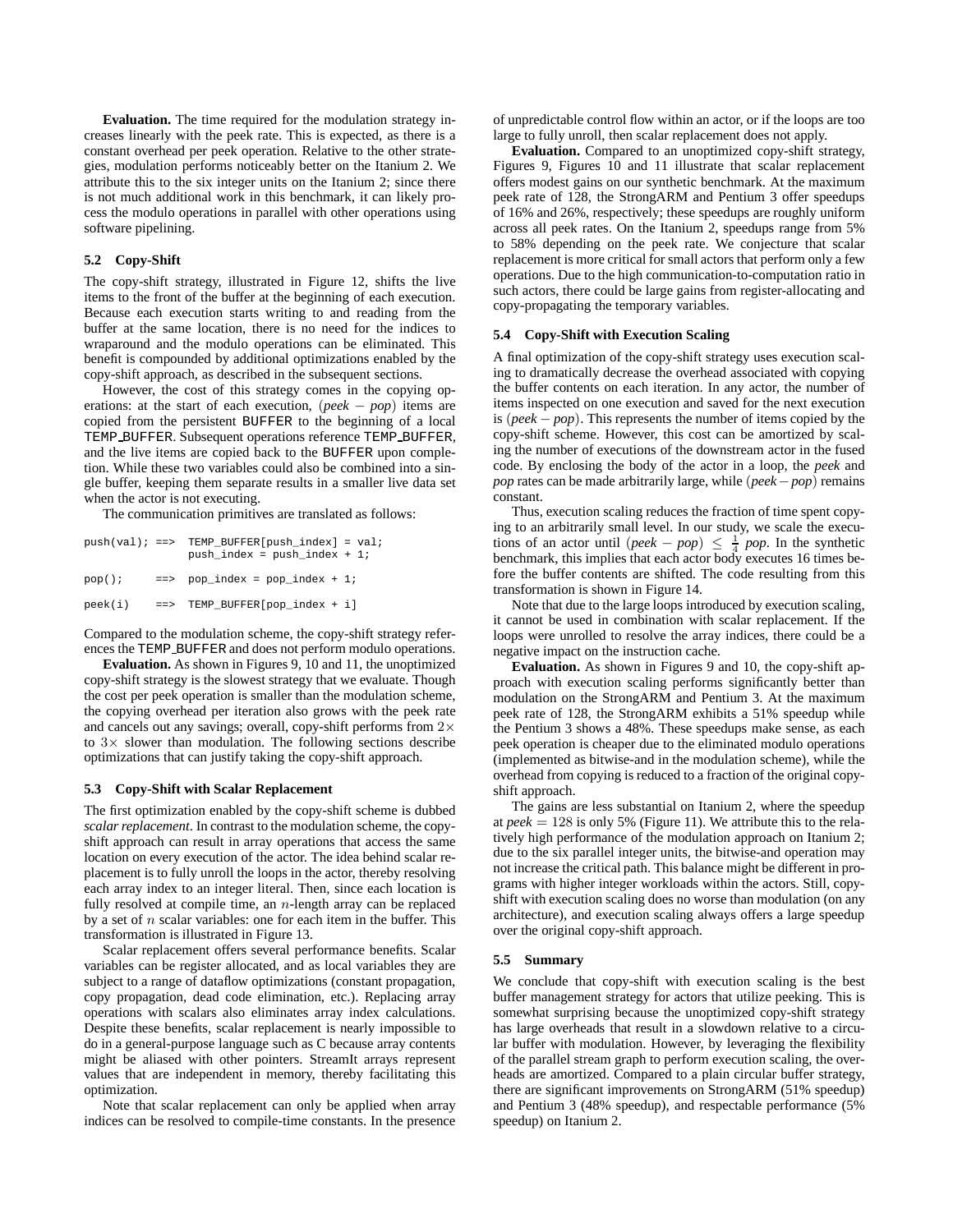| <b>Benchmark</b> | <b>Description</b>                                  | # of Actors |
|------------------|-----------------------------------------------------|-------------|
| bitonic          | bitonic sort of 64 integers                         | 972         |
| fir              | finite impulse response (128 taps)                  | 132         |
| fft-fine         | fine grained 64-way FFT                             | 267         |
| fft-coarse       | coarse grained 64-way FFT                           | 26          |
| 3gpp             | 3GPP Radio Access Protocol                          | 105         |
| beamformer       | beamformer with 64 channels and 1 beam              | 197         |
| matmult          | matrix multiplication                               | 48          |
| fmradio          | FM Radio with 10-way equalizer                      | 49          |
| filterbank       | filterbank program (8 bands, 32 taps / filter)      | 53          |
| filterbank2      | independent filterbank (3 bands, 100 taps / filter) | 37          |
| ofdm             | Orthogonal Frequency Division Multiplexor [20]      | 16          |

**Table 1.** Evaluation benchmark suite.

## **6. Experimental Evaluation**

In this section we evaluate the merits of the proposed cache aware optimizations and buffer management strategies. We use three different architectures: a 137 MHz StrongARM 1110, a 600 MHz Pentium 3 and a 1.3 GHz Itanium 2. The StrongARM results reflect performance for an embedded target; it has a 16 Kb L1 instruction cache, an 8 Kb L1 data cache, and no L2 cache. The StrongARM also has a separate 512-byte minicache (not targeted by our optimizations). The Pentium 3 and Itanium 2 reflect desktop performance; they have a 16 Kb L1 instruction cache, 16 Kb L1 data cache, and 256 Kb shared L2 cache.

Our benchmark suite (see Table 6) consists of 11 StreamIt applications. They are compiled with the StreamIt compiler which applies the optimizations described in this paper, as well as aggressive loop unrolling (by a factor of 128 for all benchmarks) to facilitate scalar replacement (Section 5). The StreamIt compiler outputs a functionally equivalent C program that is compiled with  $qcc$  (v3.4, -O3) for the StrongARM and for the Pentium 3 and with ecc (v7.0, -O3) for the Itanium 2. Each benchmark is then run five times, and the median user time is recorded.

As the StrongARM does not have a floating point unit, we converted all of our floating point applications (i.e., every application except for bitonic) to operate on integers rather than floats. In practice, a detailed precision analysis is needed in converting such applications to fixed-point. However, as the control flow within these applications is very static, we are able to preserve the computation pattern for the sake of benchmarking by simply replacing every floating point type with an integer type.

We also made an additional modification in compiling to the StrongARM: our execution scaling heuristic scales actors until their output fills 100% of the data cache, rather than 2/3 of the data cache as described in Section 4. This modification accounts for the 32 way set-associative L1 data cache in the StrongARM. Due to the high degree of associativity, there is a smaller chance that the actor outputs will repeatedly evict the state variables of the actor, thereby making it worthwhile to further fill the data cache. This observation yields up to 25% improvement on some benchmarks.

*Overall Speedup* The overall speedups offered by our techniques are illustrated in Figure 15 (StrongARM), Figure 16 (Pentium 3), and 16 (Itanium 2). These graphs have two bars: one for "full fusion", in which all actors are fused into a single function (with scalar replacement), and one labeled CAF+scaling+buffer, representing all of our optimizations (cache aware fusion, execution scaling, and buffer optimizations) applied together. We include the comparison to full fusion because it represents a simple approach for eliminating function call overhead and optimizing across actor boundaries; while this fusion strategy utilizes our scalar replacement optimization, it remains oblivious to instruction and data locality. Performance is normalized to unoptimized



**Figure 15.** Summary of results on a StrongARM.



**Figure 16.** Summary of results on a Pentium 3



**Figure 17.** Summary of results on an Itanium 2

StreamIt, in which no actors are fused (but there is still unrolling by 128). On the right of each graph, both arithmetic and geometric means are shown for the benchmarks. We usually speak in terms of the arithmetic means as they are more intuitive (and also yield more conservative speedups), though we refer to the geometric mean for an unambiguous reference on close results.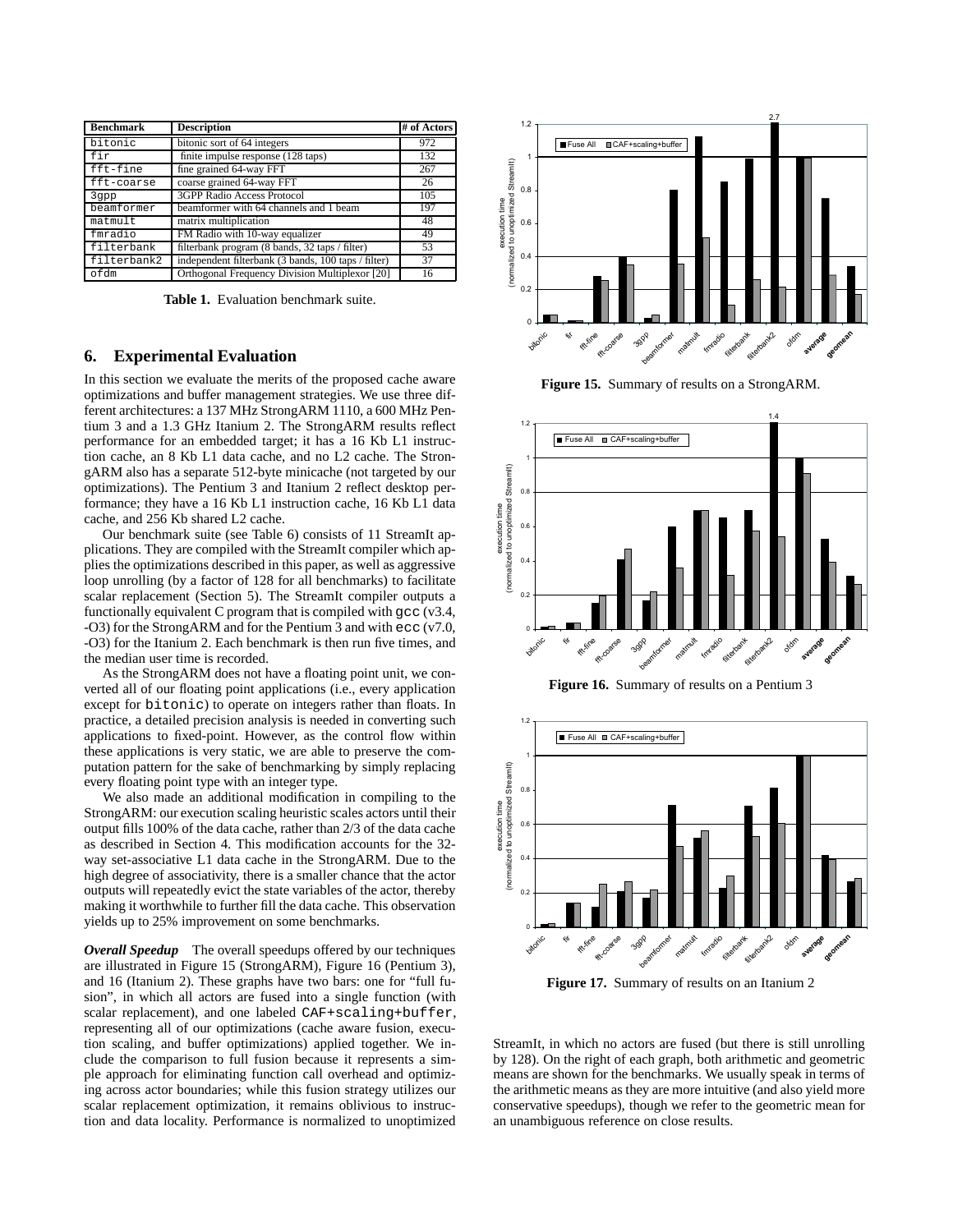On StrongARM (Figure 15), our cache optimizations offer a 249% average speedup over the baseline and a 162% average speedup over full fusion. Scalar replacement is responsible for much of the gains that both strategies offer over the baseline. Cache optimizations always perform better than the baseline, and they perform better than full fusion in all cases except for 3gpp, where they yield a 45% slowdown. This slowdown is due to conservative code size estimation: the compiler predicts that the fused version of 3gpp will not fit into the instruction cache, thereby preventing fusion. However, due to optimizations by gcc, the final code size is smaller than expected and does fit within the cache. While such inaccuracies could be improved by adding feedback between the output of gcc and our code estimation, each fusion possibility would need to be evaluated separately as the fusion boundary affects the impact of low-level optimizations (and thus the final code size).

The speedups offered by cache optimizations over a full fusion strategy are more modest for the desktop processors: 34% average speedup on Pentium 3 (Figure 16) and essentially zero speedup (6% by the arithmetic mean, -8% by the geometric mean) on Itanium 2 (Figure 17). Out of the 11 benchmarks, cache optimizations perform as well or better than full fusion for 7 benchmarks on the Pentium 3 and 5 benchmarks on the Itanium 2. Performance on any architecture is a tradeoff between two factors: 1) the benefit of data and instruction locality, and 2) the benefit of fusion, which reduces memory accesses due to improved register allocation across actor boundaries. Compared to the StrongARM, the Pentium 3 and Itanium 2 offer an L2 cache (as well as a larger L1 data cache), thereby lessening the impact of locality-enhancing cache optimizations. However, the fusion benefit remains a significant factor; for example, using Intel VTune on the Pentium 3, we measured that full fusion offers a 50% reduction in memory accesses over the cacheoptimized version. This effect may be pronounced on the Itanium 2 due to the larger number of registers on that architecture (128 general, 128 floating point). While fusion benefits are also present on the StrongARM, cache optimizations are more important on that processor due to the large penalty for cache misses.

The cache aware fusion algorithm can be adjusted to account for the caching hierarchy on desktop machines. Specifically, if cache aware fusion is modified to allow fused actors to consume up to one half of the L2 cache (rather than L1 cache), then the performance of the cache optimizations is closer or equal to full fusion, for cases it was previously trailing on the Pentium 3 or the Itanium 2 (data not shown). The only benchmark that is negatively impacted by this change is ofdm, where two large actors are fused despite a very low communication to computation ratio, thereby lessening the impact of eliminated memory accesses while nonetheless worsening the instruction locality.

*Impact of Each Optimization* To better understand the overall speedups, we assess the individual performance impact of execution scaling, cache aware fusion, and buffer management optimizations. These results are illustrated in Figures 18, 19 and 20 for the StrongARM, Pentium 3, and Itanium 2, respectively. There are four bars per benchmark; as in the previous analysis, all performance is normalized to unoptimized StreamIt (with 128-way unrolling). The first bar, labeled scaling, applies only execution scaling. The second bar, labeled CAF, applies only cache aware fusion, including scalar replacement across the fused actors. The third bar, labeled CAF+scaling, first applies cache aware fusion with scalar replacement and then applies execution-scaling to the granularityadjusted actors. The fourth bar, labeled CAF+scaling+buffer, additionally applies buffer management optimizations (detailed later); this bar is equivalent to the "best" cache-optimized performance illustrated in Figures 15, 16, and 17.



**Figure 18.** Impact of each optimization on a StrongARM.



**Figure 19.** Impact of each optimization on a Pentium 3.



**Figure 20.** Impact of each optimization on an Itanium 2.

Execution scaling improves performance over unoptimized StreamIt, with average speedups of 145% for StrongARM, 58% for Pentium 3, and 57% for Itanium 2. The 90-10 heuristic works quite well (see [18] for full details) and there is only one instance where scaling results in a performance degradation. The granularity-adjusted 3gpp on StrongARM has a 17% slowdown due to scaling (compare CAF to CAF+scaling in Figure 15).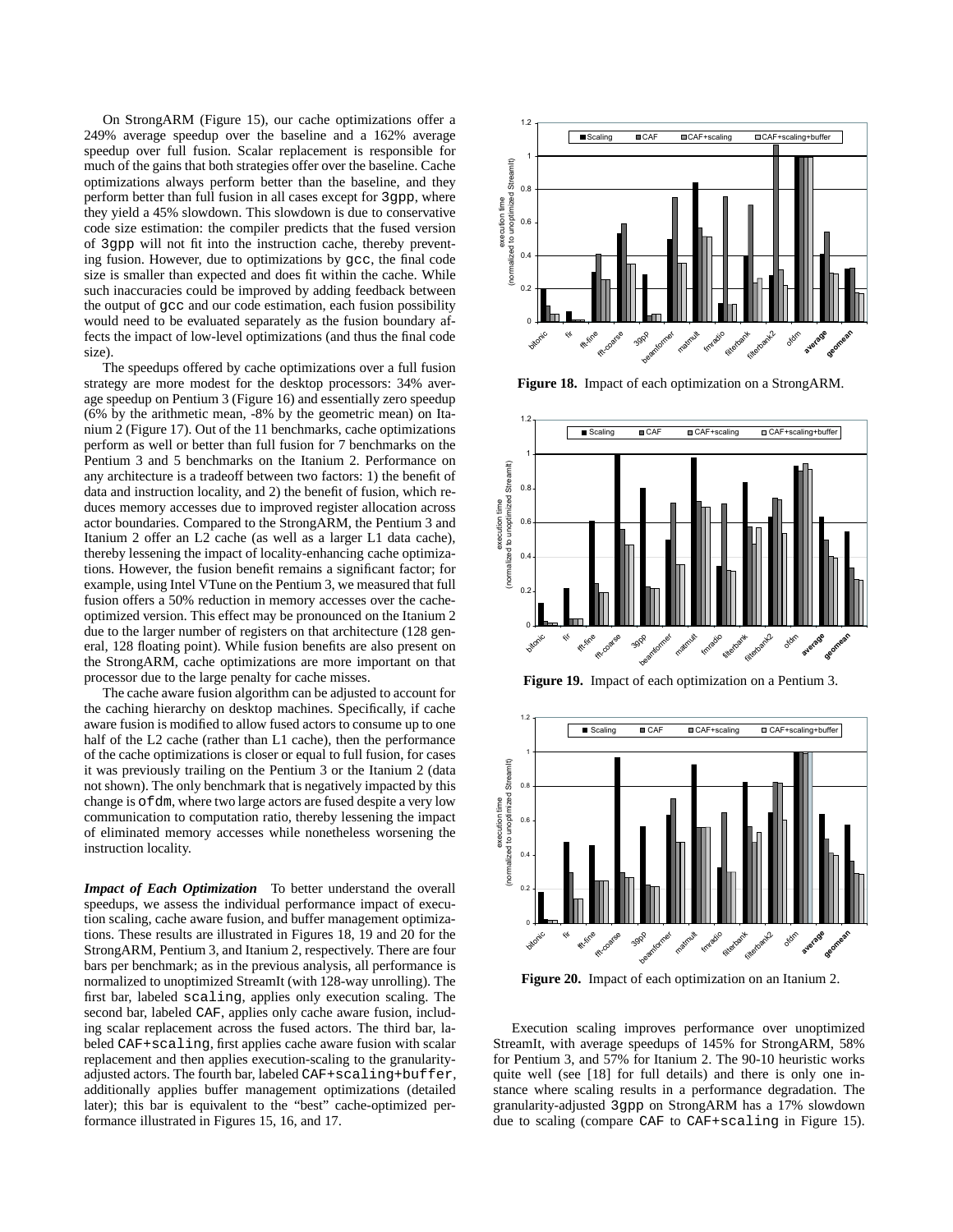This is possibly due to items in flight between the granularityadjusted actors overwriting the state of an executing actor in the data cache. Since StrongARM has no L2 cache then such eviction can be quite expensive.

Independently, cache aware fusion also improves performance by 84% on StrongARM, 101% on Pentium 3 and a 103% on the Itanium 2. cache aware fusion degrades performance only for filter-bank2 (by 6% on StrongARM). When we combine cache aware fusion with execution scaling, the performance consistently improves. The speedup of CAF+scaling over baseline is 241% on StrongARM, 146% on Pentium 3 and 144% on Itanium 2.

However, after coarsening the actors with cache aware fusion, scaling results in less additional speedup than it did relative to the baseline. The speedup of CAF+scaling over CAF is 86% for StrongARM, 22% for Pentium 3 and only 20% for Itanium 2. This is because some actors are implicitly scaled by fusion to match input/output rates of successive actors within a fused block.

Note that the ofmd benchmark does not benefit from fusion or scaling. This is because ofmd has few actors, some of which consume and produce a total of 16-66 Kb data; consequently, execution scaling does not apply. Also there is limited opportunity to fuse actors within ofmd, as there are actors that have an instruction size of 9 Kb and fusing them with other actors would exceed the instruction cache.

The last bar, CAF+scaling+buffer, illustrates the benefit of buffer management optimizations for filters that peek. As detailed in Section 5, such filters demand specialized buffer management, as they reuse items on the input tape across successive iterations. In our benchmark suite, peeking occurs only in the last four applications (i.e., fmradio, filterbank, filterbank2 and ofdm). Thus, the CAF+scaling bar is equivalent to CAF+scaling+buffer for all benchmarks from bitonic through matmult.

The buffer optimization applied in Figures 15, 16, and 17 is termed cutpeek. In this optimization, the cache aware fusion algorithm is modified so that two adjacent filters are never fused if the downstream filter performs any peeking (i.e., it has *peek* > *pop*). Following execution scaling, the live items are copied to the start of the buffer once per scaled execution (using the copy-shift strategy, Section 5), thereby reducing the overhead of copying live items. Optimized buffer management offers the largest gains for filterbank2: 45% on StrongARM, 38% on Pentium 3, and 36% on Itanium 2. This is due to a large peek rate (100 items) in addition a large scaling factor of 300 that amortizes the cost of copying items.

While we found that cutpeek is, on average, the best buffer management strategy across the three platforms, we also evaluated several others. For fmradio, up to a 5% improvement is offered by a strategy called peekscale, in which (prior to other optimizations) filters with *peek* > *pop* are scaled to perform several executions at once. As scaling is performed, the *pop* and *peek* rates increase but *peek* − *pop* remains constant; scaling continues until the *pop* rate is at least  $4 * (peek - pop)$ . Like cutpeek, this serves to amortize the overhead of copy-shift, but it can also hamper the execution scaling optimization. Because certain other actors in the graph must fire more frequently to compensate for the scaled peeking filter, there is less room for global execution scaling. The only other case where peekscale is the best strategy is for ofdm on StrongARM, where there is a 7% improvement over cutpeek. Finally, on the filterbank benchmark, highest performance results from unoptimized copy-shift buffer management. We also evaluated buffer management using modulation for indexing, but this did not yield the best performance for any benchmark or platform.

# **7. Related Work**

There is a large body of literature on scheduling synchronous dataflow (SDF) graphs to optimize various metrics [4, 5]. The work most closely related to ours is a recent study by Kohli [11] on cache aware scheduling of SDF graphs, implemented as part of the Ptolemy framework for simulating heterogeneous embedded systems [12]. Kohli develops a Cache Aware Scheduling (CAS) heuristic for an embedded target with a software-managed scratchpad instruction cache. His algorithm greedily decides how many times to execute a given actor based on estimates of the data cache and instruction cache penalties associated with switching to the next actor. In contrast, our algorithm considers the buffering requirements of all filters in a given container and increases the multiplicity so long as 90% of buffers are contained within the data cache. Kohli does not consider buffer management strategies, and the evaluation is limited to one 6-filter pipeline and an assortment of random SDF graphs. An empirical comparison of our heuristics on a common architectural target would be an interesting direction for future work.

It is recognized that there is a tradeoff between code size and buffer size when determining an SDF schedule. Most techniques to date have focused on "single appearance schedules" in which each filter appears at only one position in the loop nest denoting the schedule. Such schedules guarantee minimal code size and facilitate the inlining of filters. There are a number of approaches to minimizing the buffer requirements for single-appearance schedules (see [4] for a review). While it has been shown that obtaining the minimal memory requirements for general graphs is NPcomplete [3], there are two complimentary heuristics, APGAN (Pairwise Grouping of Adjacent Nodes) and RPMC (Recursive Partitioning by Minimum Cuts), that have been shown to be effective when applied together [3]. Buffer merging[15, 16] represents another technique for decreasing buffer sizes, which could be integrated with our approach in the future.

Govindarajan et al. develop a linear programming framework for determining the "rate-optimal schedule" with the minimal memory requirement [7]. A rate-optimal schedule is one that takes advantage of parallel resources to execute the graph with the maximal throughput. However, the technique is specific to rate-optimal schedules and can result in a code size explosion, as the same node is potentially executed in many different contexts.

The work described above is related to ours in that minimizing buffer requirements can also improve caching behavior. However, our goal is different in that we aim to improve spatial and temporal locality instead of simply decreasing the size of the live data set. In fact, our scaling transformation actually *increases* the size of the data buffers, leading to higher performance across our benchmark suite. Our transformations also take into account the size of the instruction and data caches to select an appropriate scaling and partitioning for the stream graph.

Proebsting and Watterson [17] give a fusion algorithm that interleaves the control flow graphs of adjacent filters. However, their algorithm only supports synchronous get and put operations; StreamIt's peek operation necessitates buffer management between filters.

There are a large number of stream programming languages; see [19] for a review. The Brook language [6] extends C to include data-parallel kernels and multi-dimensional streams that can be manipulated via predefined operators. Synchronous languages such as Esterel [2] and LUSTRE [8] also target the embedded domain, but they are more control-oriented than StreamIt and are less amenable to compile-time optimizations. Benveniste et al. [1] also provides an overview of dataflow synchronous languages. Sisal (Stream and Iteration in a Single Assignment Language) is a high-performance,